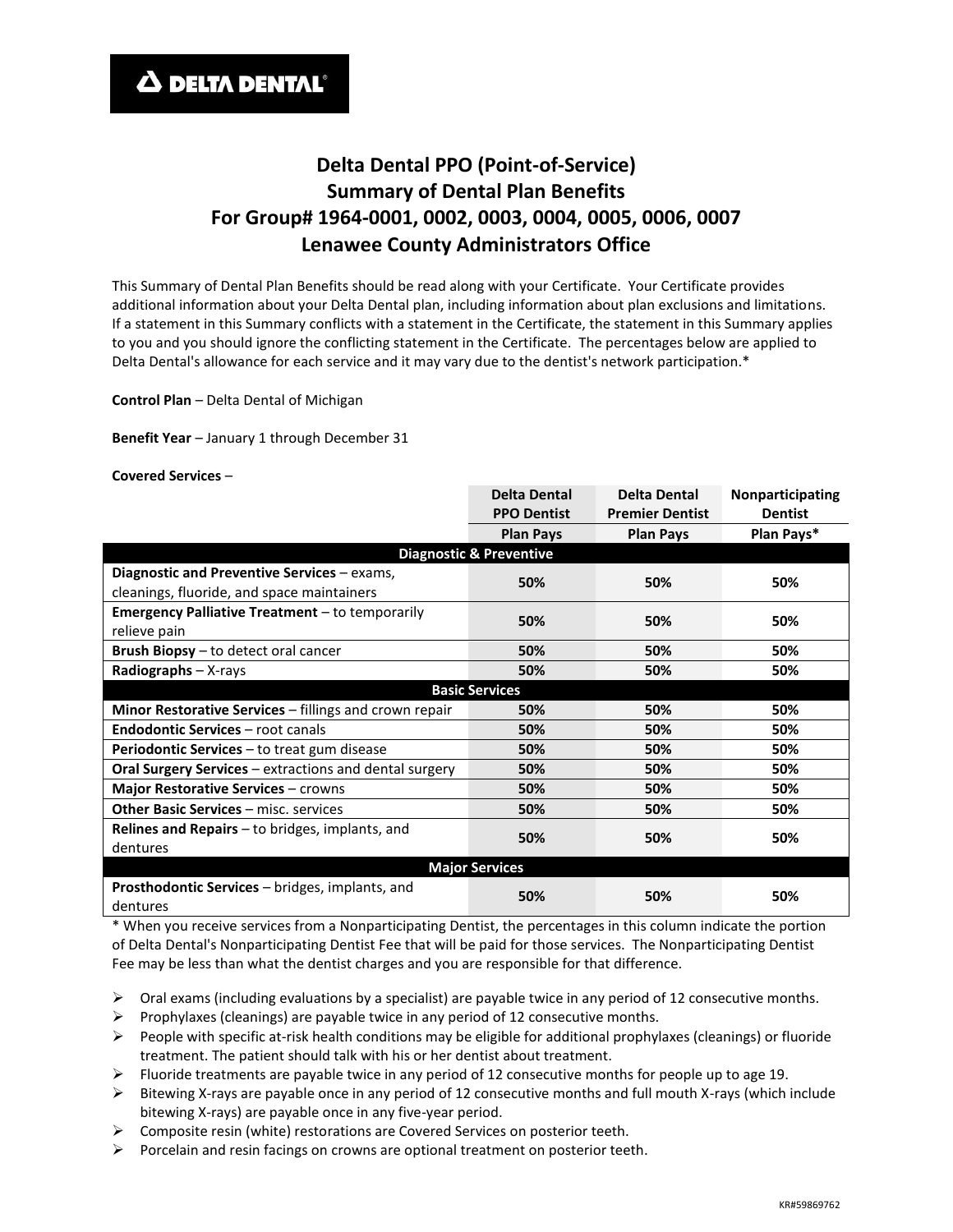$\triangleright$  Implants and implant related services are payable once per tooth in any five-year period.

Having Delta Dental coverage makes it easy for you to get dental care almost everywhere in the world! You can now receive expert dental care when you are outside of the United States through our Passport Dental program. This program gives you access to a worldwide network of dentists and dental clinics. English-speaking operators are available around the clock to answer questions and help you schedule care. For more information, check our Web site or contact your benefits representative to get a copy of our Passport Dental information sheet.

**Maximum Payment** – \$1,000 per person total per Benefit Year on all services.

#### **Deductible –** None.

**Waiting Period –** Subscribers who are eligible for Benefits are covered Employees hired after June 1, 1994, who are eligible for dental benefits are automatically covered on the first day of the month following the date of hire (0003, 0006), the first day of the month following 90 days of continuous employment (0001, 0002, 0005, 0007), and on the first day of the month following 60 days of continuous employment (0004).

**Eligible People** – All non-union employees (0001), G.E.L.C. (0002), Michigan Nurses Association (0003), nonsupervisory P.O.L.C. (0004), steel workers (0005), F.O.P. Command Officers P.O.L.C. (0006), Commissioners (0007) and COBRA (Consolidated Omnibus Budget Reconciliation Act of 1985) enrollees, if applicable. Employees regularly scheduled to work between 20 and 34 hours per week will be effective for benefits on the date employment status changes from part-time to full-time (0001, 0002 only).

Also eligible are your legal spouse and your children to the end of the calendar year in which they turn 26, including your children who are married, who no longer live with you, who are not your dependents for Federal income tax purposes, and/or who are not permanently disabled.

**Coordination of Benefits –** If you and your Spouse are both eligible to enroll in This Plan as Subscribers, you may be enrolled together on one application or separately on individual applications, but not both. Your Dependent Children may only be enrolled on one application. Delta Dental will not coordinate benefits between your coverage and your Spouse's coverage if you and your Spouse are both covered as Subscribers under This Plan.

Benefits will cease on the last day of the month in which the employee is terminated.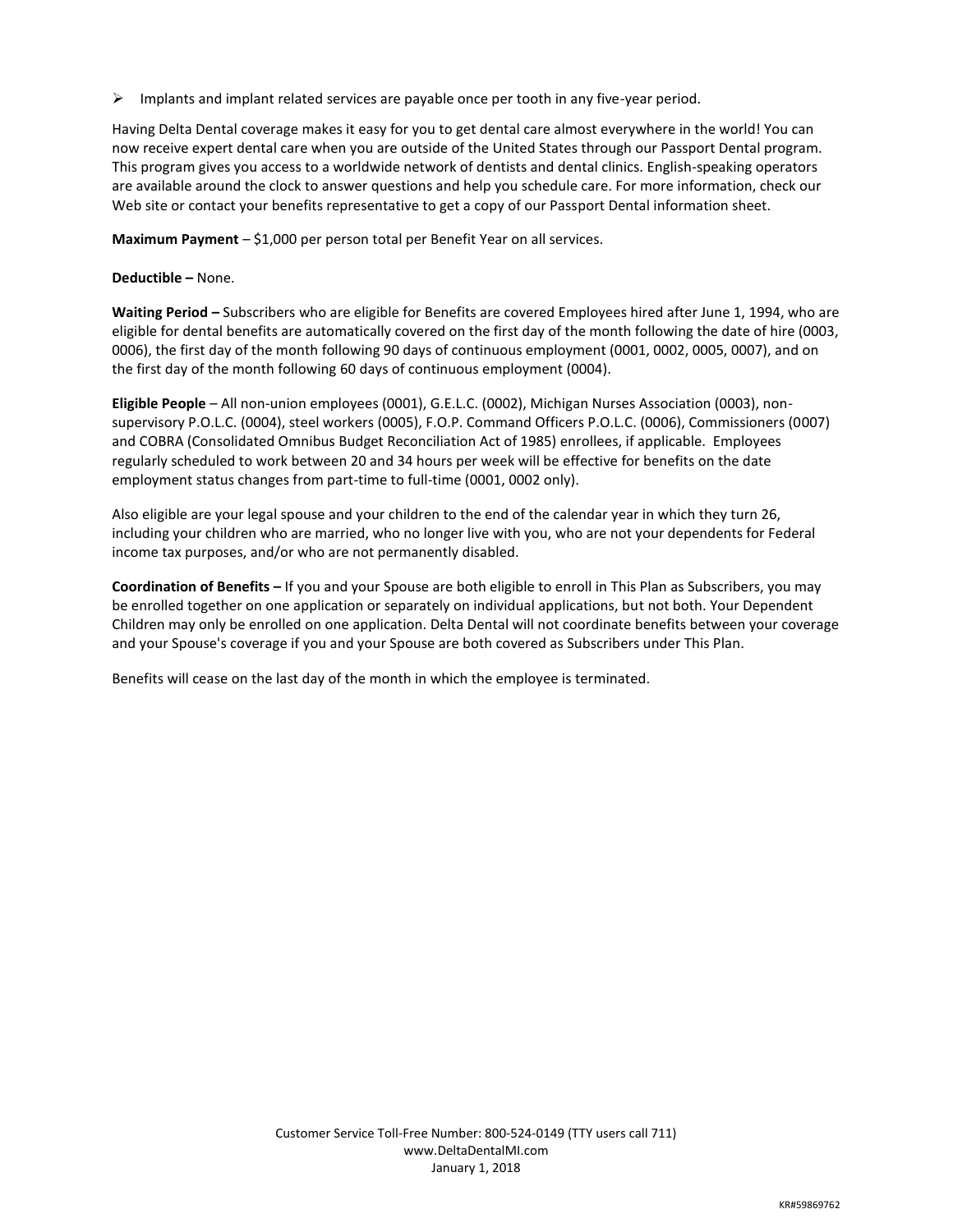**A DELTA DENTAL'** 

# **Delta Dental PPOSM**

# Our national PPO program

Welcome!

Your dental program is administered by Delta Dental Plan of Michigan, Inc., a nonprofit dental care corporation doing business as Delta Dental of Michigan. Delta Dental of Michigan is the state's dental benefits specialist. Good oral health is a vital part of good general health, and your Delta Dental program is designed to promote regular dental visits. We encourage you to take advantage of this program by calling your Dentist today for an appointment.

This Certificate, along with your Summary of Dental Plan Benefits, describes the specific benefits of your Delta Dental program and how to use them. If you have any questions about this program, please call our Customer Service department at 800-524- 0149 or access our website at www.DeltaDentalMI.com.

You can easily verify your own Benefit, Claims and eligibility information online 24 hours a day, seven days a week by visiting www.DeltaDentalMI.com and selecting the link for our Consumer Toolkit. The Consumer Toolkit will also allow you to print claim forms and ID cards, select paperless Explanation of Benefits statements (EOBs), search our Dentist directories, and read oral health tips.

We look forward to serving you!

# **TABLE OF CONTENTS**

| $\mathbf{L}$    |  |
|-----------------|--|
| $\mathbf{II}$ . |  |
| III.            |  |
| IV.             |  |
| V.              |  |
| VI.             |  |
| VII.            |  |
| VIII.           |  |
| IX.             |  |
| Χ.              |  |
| XI.             |  |
| XII.            |  |
| XIII.           |  |

*Please read this Certificate together with the Summary of Dental Plan Benefits. The Summary of Dental Plan Benefits lists the specific provisions of your group dental plan. If a statement in the Summary conflicts with a statement in this Certificate, the statement in the Summary applies to This Plan and you should ignore the conflicting statement in this Certificate.*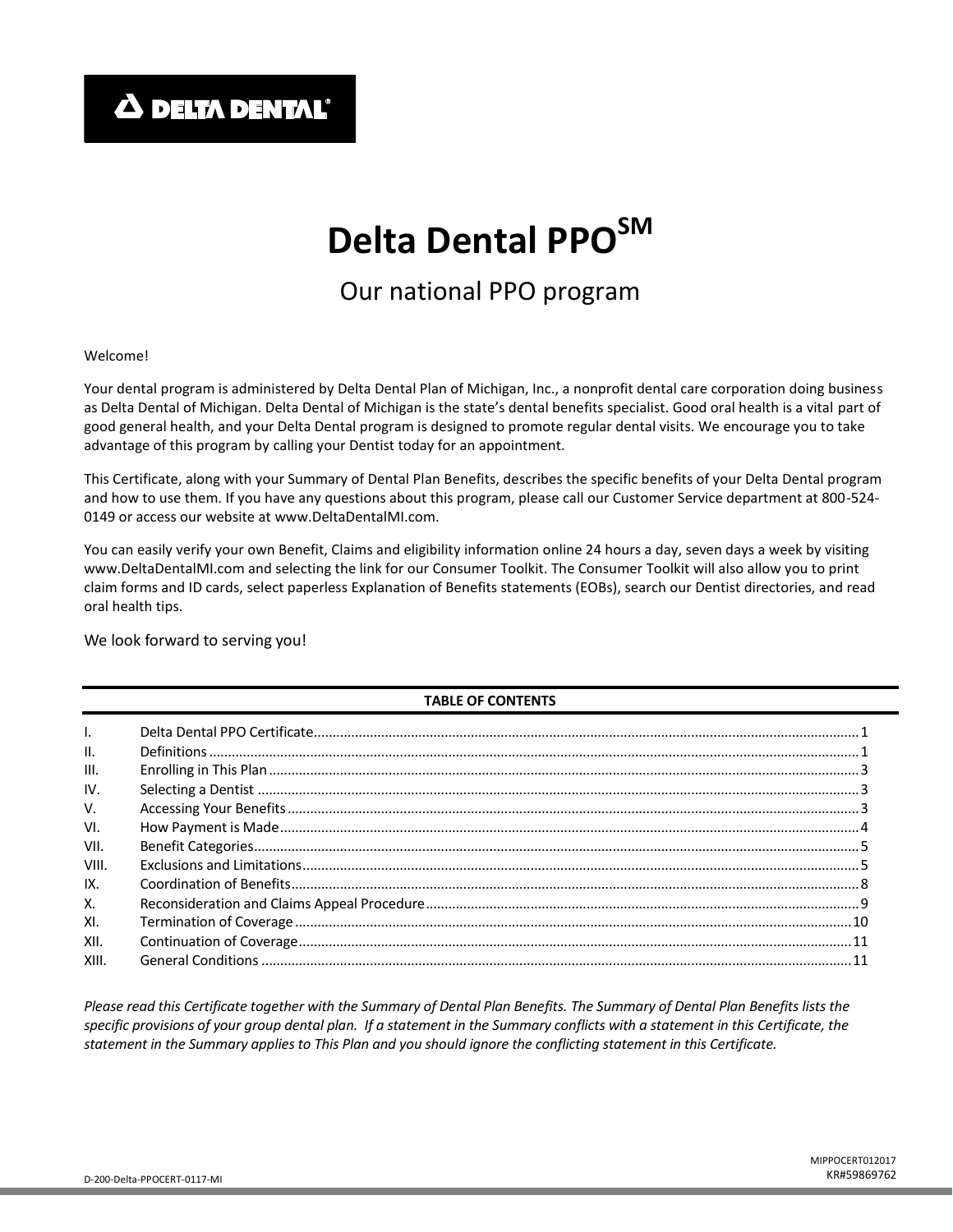#### **I. Delta Dental PPO Certificate**

Delta Dental Plan of Michigan, Inc., referred to herein as Delta Dental, issues this Certificate to you, the Subscriber. The Certificate is a summary of your dental benefits coverage. It reflects and is subject to a contract between Delta Dental and the Contractor .

The Benefits provided under This Plan may change if any state or federal laws change.

Delta Dental agrees to provide Benefits as described in this Certificate and the Summary of Dental Plan Benefits.

All the provisions in the following pages form a part of this document as fully as if they were stated over the signature below.

IN WITNESS WHEREOF, this Certificate is executed at Delta Dental's home office by an authorized officer.

luna S. Zolada

Laura L. Czelada, CPA President and CEO Delta Dental Plan of Michigan, Inc.

#### **II. Definitions**

#### Adverse Benefit Determination

Any denial, reduction or termination of the benefits for which you filed a Claim. Or a failure to provide or to make payment (in whole or in part) of the benefits you sought, including any such determination based on eligibility, application of any utilization review criteria, or a determination that the item or service for which benefits are otherwise provided was experimental or investigational, or was not medically necessary or appropriate.

#### Allowed Amount

The amount permitted under the applicable fee schedule for this Plan, which was selected by your Contractor, and upon which Delta Dental will base its payment for a Covered Service.

#### Benefit Year

The period during which any benefit frequency limitation and/or annual maximum payment will apply. This will be the calendar year, unless your Contractor elects a different period to serve as the Benefit Year. (See the Summary of Dental Plan Benefits for your Benefit Year.) If the Benefit Year is based upon a calendar year, the terms Benefit Year and Calendar Year may be used interchangeably.

#### Benefits

Payment for the Covered Services that have been selected under This Plan.

#### Certificate

This document. Delta Dental will provide Benefits as described in this Certificate. Any changes in this Certificate will be based on changes to the contract between Delta Dental and the Contractor.

#### Child(ren)

Your natural child(ren), stepchild(ren), adopted child(ren), child(ren) by virtue of legal guardianship, or child(ren) who is/are residing with you during the waiting period for adoption or legal guardianship.

#### Claim

A request for payment for a Covered Service. Claims are not conditioned upon your seeking advance approval, certification, or authorization to receive payment for any Covered Service.

#### Completion Date

The date that treatment is complete. Some procedures may require more than one appointment before they can be completed. Treatment is complete:

- For dentures and partial dentures, on the delivery dates;
- For crowns and bridgework, on the permanent cementation date;
- For root canals and periodontal treatment, on the date of the final procedure that completes treatment.

#### Copayment

The percentage of the charge, if any, that you must pay for Covered Services.

#### Contractor

The employer, organization, group, or association sponsoring This Plan.

#### Covered Services

The unique dental services selected for coverage as described in the Summary of Dental Plan Benefits and subject to the terms of this Certificate.

#### Deductible

The amount a person and/or a family must pay toward Covered Services before Delta Dental begins paying for those services under this Certificate. The Summary of Dental Plan Benefits lists the Deductible that applies to you, if any.

#### Delta Dental

Delta Dental Plan of Michigan, Inc., a nonprofit dental care corporation providing dental benefits. Delta Dental is not an insurance company.

#### Delta Dental Member Plan

An individual dental benefit plan that is a member of the Delta Dental Plans Association, the nation's largest, most experienced system of dental health plans.

#### Deny/Denied/Denial

When a Claim for a particular service is denied for payment due to certain contractual limitations/exclusions. You will be responsible for paying your Dentist the applicable amount for such service regardless of the Dentist's participating status.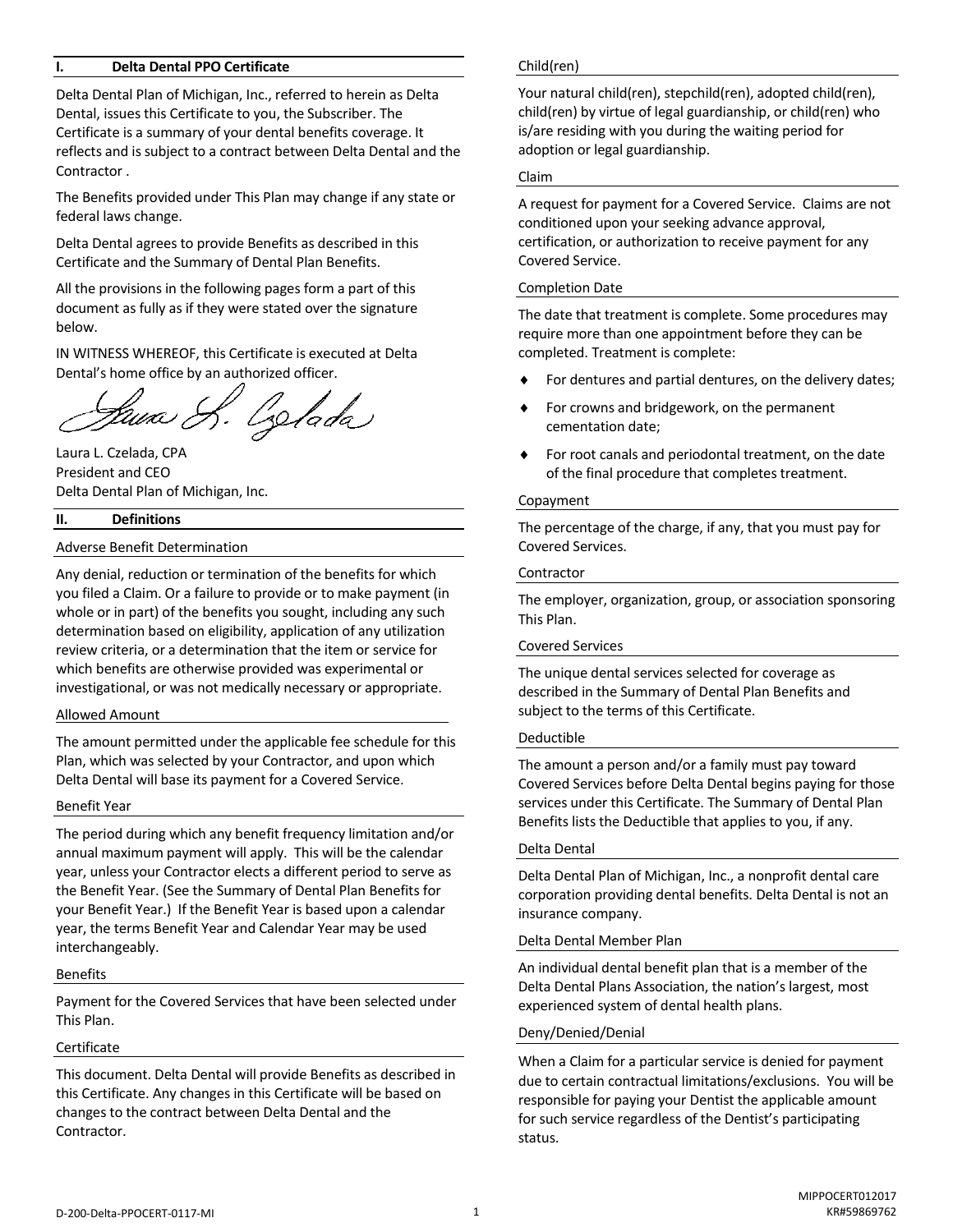#### Dentist

A person licensed to practice dentistry in the state or jurisdiction in which dental services are performed.

- **Delta Dental PPO Dentist ("PPO Dentist")** a Dentist who has signed an agreement with the Delta Dental Member Plan in his or her state to participate in Delta Dental PPO.
- **Delta Dental Premier Dentist ("Premier Dentist")**  a Dentist who has signed an agreement with the Delta Dental Member Plan in his or her state to participate in Delta Dental Premier.
- **Nonparticipating Dentist**  a Dentist who has not signed an agreement with any Delta Dental Member Plan to participate in Delta Dental PPO or Delta Dental Premier.
- **Out-of-Country Dentist** A Dentist whose office is located outside the United States and its territories. Out-of-Country Dentists are not eligible to sign participating agreements with Delta Dental.

PPO Dentists and Premier Dentists are sometimes collectively referred to herein as **"Participating Dentists."** Wherever a definition or provision of this Certificate differs from another state's Delta Dental Member Plan and its agreement with Participating Dentists, the agreement in that state with that Dentist will be controlling.

Premier Dentists, Nonparticipating Dentists, and Out-of-Country Dentists are sometimes collectively referred to herein as **"Non-PPO Dentists."**

#### Disallow/Disallowed

When a Claim for a particular service is denied for payment due to certain contractual limitations/exclusions. You will not be responsible for payment for such service if you received the service from a Participating Dentist. However, you will be responsible for paying a Nonparticipating Dentist the applicable amount for such service.

#### Dependent(s)

Your dependents are as defined by the rules of eligibility as stated in your Summary of Dental Plan Benefits

#### Enrollee or Subscriber

You, when the Contractor notifies Delta Dental that you are eligible to receive Benefits under This Plan.

#### Member(s)

Any Subscriber or Dependent with coverage under This Plan.

#### Maximum Approved Fee

The Maximum Approved Fee is the lowest of:

- The Submitted Amount
- The lowest fee regularly charged, offered, or received by an individual Dentist for a dental service or supply, irrespective of the Dentist's contractual agreement with another dental benefits organization.
- The maximum fee that the local Delta Dental Member Plan approves for a given procedure in a given region and/or

specialty based upon applicable Participating Dentist schedules and internal procedures.

Participating Dentists agree not to charge Delta Dental patients more than the Maximum Approved Fee for a Covered Service. In all cases, Delta Dental will make the final determination regarding the Maximum Approved Fee for a Covered Service.

#### Maximum Payment

The maximum dollar amount Delta Dental will pay in any Benefit Year or lifetime for Covered Services. See the Summary of Dental Plan Benefits for the maximum payments applicable to This Plan..

#### Nonparticipating Dentist Fee

The maximum fee allowed per procedure for services rendered by a Nonparticipating Dentist as determined by Delta Dental.

#### Open Enrollment Period

The period of time, as determined by the Contractor, during which a Member may enroll or be enrolled for Benefits.

# Out-of-Country Dentist Fee

The maximum fee allowed per procedure for services rendered by an Out-of-Country Dentist as determined by Delta Dental.

#### PPO Dentist Schedule

The maximum fee allowed per procedure for services rendered by a PPO Dentist as determined by that Dentist's local Delta Dental Member Plan.

#### Premier Dentist Schedule

The maximum fee allowed per procedure for services rendered by a Premier Dentist as determined by that Dentist's local Delta Dental Member Plan.

#### Pre-Treatment Estimate

A voluntary and optional process where Delta Dental issues a written estimate of dental benefits that may be available under your coverage for your proposed dental treatment. Your Dentist submits the proposed dental treatment to Delta Dental in advance of providing the treatment.

A Pre-Treatment Estimate is for informational purposes only and is not required before you receive any dental care. It is not a prerequisite or condition for approval of future dental benefits payment. You will receive the same Benefits under This Plan whether or not a Pre-Treatment Estimate is requested. The benefits estimate provided on a Pre-Treatment Estimate notice is based on benefits available on the date the notice is issued. It is not a guarantee of future dental benefits or payment.

Availability of dental benefits at the time your treatment is completed depends on several factors. These factors include, but are not limited to, your continued eligibility for benefits, your available annual or lifetime Maximum Payments, any coordination of benefits, the status of your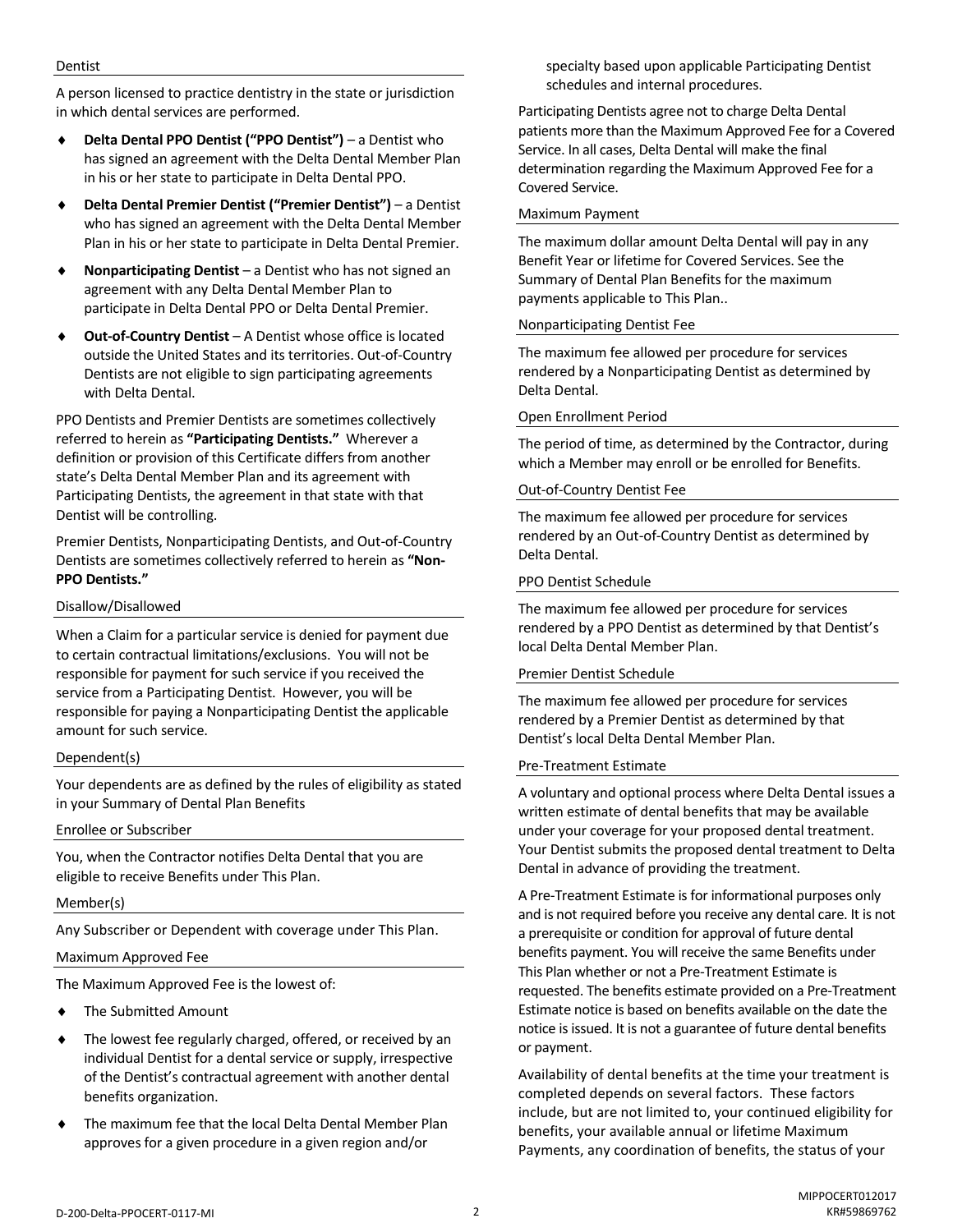Dentist, This Plan's limitations and any other provisions, together with any additional information or changes to your dental treatment. A request for a Pre-Treatment Estimate is not a Claim or a preauthorization, precertification or other reservation of future Benefits.

#### Processing Policies

Delta Dental's policies and guidelines used for Pre-Treatment Estimate and payment of Claims. The Processing Policies may be amended from time to time.

#### Special Enrollment Period

A period outside of the Open Enrollment Period in which you or your Dependent can obtain coverage under This Plan due to a qualifying life event.

#### Spouse

Your legal spouse.

Submitted Amount

The amount a Dentist bills to Delta Dental for a specific treatment or service. A Participating Dentist cannot charge you or your Dependents for the difference between this amount and the Maximum Approved Fee.

#### Summary of Dental Plan Benefits

A description of the specific provisions of your group dental coverage. The Summary of Dental Plan Benefits is and should be read as a part of this Certificate, and supersedes any contrary provision of this Certificate.

#### This Plan

The dental coverage established for Members pursuant to this Certificate and your Summary of Dental Plan Benefits.

# **III. Enrolling in This Plan**

The Open Enrollment Period, if applicable, will be established by the Contractor and will occur on an annual basis. During the Open Enrollment Period, all eligible persons as defined in your Summary of Dental Plan Benefits may enroll in This Plan. You and/or your Dependents may not enroll in This Plan at any other time during the applicable Benefit Year except in the following instances:

- **a.** Newly hired or rehired employees (if applicable): You will be eligible to enroll on the date for which employment compensation begins or, if applicable, that date plus the number of days specified as a waiting period in the Summary of Dental Plan Benefits.
- **b.** New Spouse: Your new Spouse will be eligible to enroll on the date of marriage.
- **c.** Newborn: Your newborn will be eligible to enroll of the date of birth.
- **d.** Legal adoptions or guardianships: Your newly adopted Child(ren) and/or the minor Child(ren) that you and/or your Spouse have guardianship over will be eligible to enroll on the date that the legal petition for adoption or guardianship becomes legally final, or the date on which the

Child(ren) begins residing with the Subscriber and the Subscriber assumes responsibility for the Child(ren) while waiting for adoption or guardianship to become final.

- **e.** New Stepchild: Your new stepchild will be eligible to enroll on the date that the Child's natural parent becomes a Dependent.
- **f**. To the extent Contractor permits Dependents other than those defined in this Certificate to enroll in This Plan, such Dependents will be eligible to enroll on the date that they become an eligible Dependent. Any such additional Dependents permitted by Contractor shall be set forth in your Summary of Dental Plan Benefits.
- **g.** All others will be permitted on the date that Delta Dental approves in writing the enrollment or listing of those people, unless compelled by a court or administrative order to otherwise provide Benefits for a Dependent.

#### **IV. Selecting a Dentist**

You may choose any Dentist. Your out-of-pocket costs are likely to be less if you go to a Delta Dental Participating Dentist.

To verify that a Dentist is a Participating Dentist, you can use Delta Dental's online Dentist Directory at www.DeltaDentalMI.com or call 800-524-0149.

#### **V. Accessing Your Benefits**

To utilize your dental benefits, follow these steps:

- 1. Please read this Certificate and the Summary of Dental Plan Benefits carefully so you are familiar with your benefits, payment methods, and terms of This Plan.
- 2. Make an appointment with your Dentist and tell him or her that you have dental benefits with Delta Dental. If your Dentist is not familiar with This Plan or has any questions, have him or her contact Delta Dental by writing to Delta Dental, Attention: Customer Service, P.O. Box 9089, Farmington Hills, Michigan 48333-9089, or calling the toll-free number at 800-524-0149.
- 3. After you receive your dental treatment, you or the dental office staff will file a claim form, completing the information portion with:
	- a. The Subscriber's full name and address
	- b. The Subscriber's Member ID number
	- c. The name and date of birth of the person receiving dental care
	- d. The Contractor's name and number

# Notice of Claim Forms

Delta Dental does not require special claim forms. However, most dental offices have claim forms available. Participating Dentists will fill out and submit your dental Claims for you.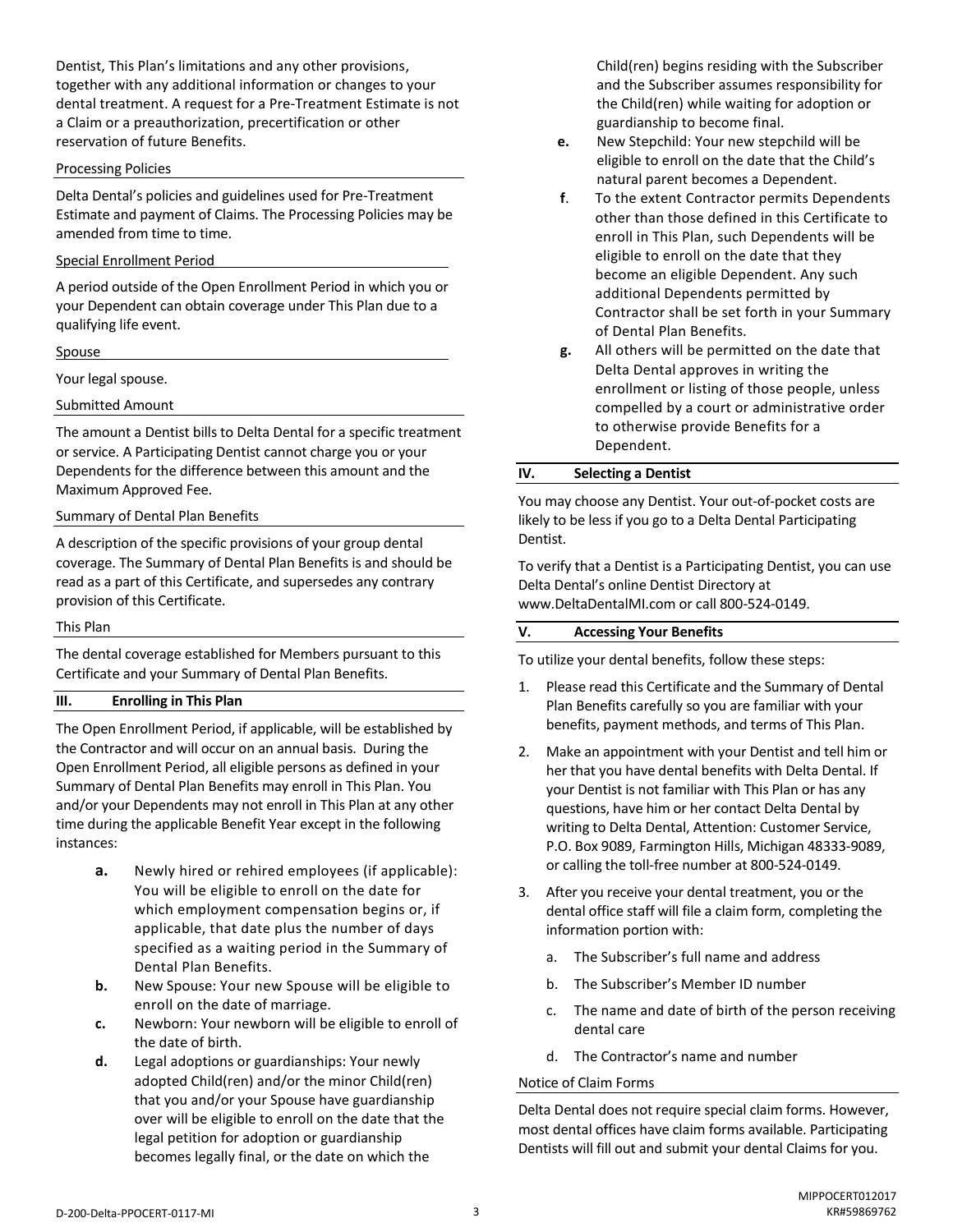Mail Claims and completed information requests to:

# **Delta Dental P.O. Box 9085 Farmington Hills, Michigan 48333-9085**

#### Pre-Treatment Estimate

A Pre-Treatment Estimate is not required to receive payment, but it allows Claims to be processed more efficiently and allows you to know what services may be covered before your Dentist provides them. You and your Dentist should review your Pre-Treatment Estimate Notice before treatment. Once treatment is complete, the dental office will submit a Claim to Delta Dental for payment.

#### Written Notice of Claim and Time of Payment

Because the amount of your Benefits is not conditioned on a Pre-Treatment Estimate decision by Delta Dental, all Claims under This Plan are post-service Claims. All Claims for Benefits must be filed with Delta Dental within one year of the date the services were completed. Claims not filed within one year of the date the services were completed will be Denied if the services were performed by a Nonparticipating Dentist, or Disallowed if the services were performed by a Participating Dentist. Once a Claim is filed, Delta Dental will adjudicate it within 30 days of receiving it. If there is not enough information to adjudicate your Claim, Delta Dental will notify you or your Dentist within 30 days. The notice will (a) describe the information needed, (b) explain why it is needed, (c) request an extension of time in which to decide the Claim, and (d) inform you or your Dentist that the information must be received within 45 days or your Claim will be Denied if the services were performed by a Nonparticipating Dentist, or Disallowed if the services were performed by a Participating Dentist. You will receive a copy of any notice sent to your Dentist. Once Delta Dental receives the requested information, it has 15 days to adjudicate your Claim. If you or your Dentist does not supply the requested information, Delta Dental will Deny your Claim if the services were performed by a Nonparticipating Dentist, or Disallow your Claim if the services were performed by a Participating Dentist. Once Delta Dental adjudicates your Claim, it will notify you within five days.

# Authorized Representative

You may also appoint an authorized representative to deal with Delta Dental on your behalf with respect to any Claim you file or any review of a Denied Claim you wish to pursue (see the Claims Appeal Procedure section). You should contact your Contractor, call Delta Dental's Customer Service department, toll-free, at 800-524-0149, or write them at P.O. Box 9089, Farmington Hills, Michigan, 48333-9089, to request a form to designate the person you wish to appoint as your representative. Delta Dental will only recognize the person whom you have authorized on the last dated form filed with Delta Dental. Once you have appointed an authorized representative, Delta Dental will communicate directly with your representative and will not inform you of the status of your Claim. You will have to get that information from your representative. If you have not designated a representative, Delta Dental will communicate directly with you.

#### Questions and Assistance

Questions regarding your coverage should be directed to your Contractor or call Delta Dental's Customer Service department, toll-free, at 800-524-0149. You may also write to Delta Dental's Customer Service department at P.O. Box 9089, Farmington Hills, Michigan, 48333-9089. When writing to Delta Dental, please include your name, the Contractor's name and number, the Subscriber's Member ID number, and your daytime telephone number.

# **VI. How Payment is Made**

Delta Dental shall make payments for Covered Services in accordance with the type of plan selected by the Contractor. The type of plan selected will be identified in your Summary of Dental Plan Benefits.

#### *Delta Dental PPO (Point-of-Service)*

If your Dentist is a Participating Dentist, Delta Dental will base payment on the Maximum Approved Fee for Covered Services.

Delta Dental will send payment directly to Participating Dentists and you will be responsible for any applicable Copayments and/or Deductibles. Unless prohibited by state law, you will be responsible for the Maximum Approved Fee for most commonly performed non-covered services. For other non-covered services, you will be responsible for the Dentist's Submitted Amount.

If your Dentist is a Nonparticipating Dentist, Delta Dental will base payment on the Nonparticipating Dentist Fee for Covered Services.

If your Dentist is an Out-of-Country Dentist, Delta Dental will base payment on the Out-of-Country Dentist Fee for Covered Services.

For Covered Services rendered by a Nonparticipating Dentist or Out-of-Country Dentist, Delta Dental will send payment to you unless otherwise required by law or contract, and you will be responsible for making full payment to the Dentist. You will be responsible for any difference between Delta Dental's payment and the Dentist's Submitted Amount.

#### *Delta Dental PPO (Standard)*

Regardless of your Dentist's participating status, Delta Dental will base its payment on the lesser of the Submitted Amount or the PPO Dentist Schedule.

Delta Dental will send payment directly to Participating Dentists and you will be responsible for any applicable Copayments and/or Deductibles. If your Dentist is not a PPO Dentist, but is a Premier Dentist, you will also be responsible for any difference between the PPO Dentist Schedule and the Premier Dentist Schedule for Covered Services, in addition to Copayments and/or Deductibles. Unless prohibited by state law, you will be responsible for the Maximum Approved Fee for most commonly performed non-covered services. For other non-covered services, you will be responsible for the Dentist's Submitted Amount.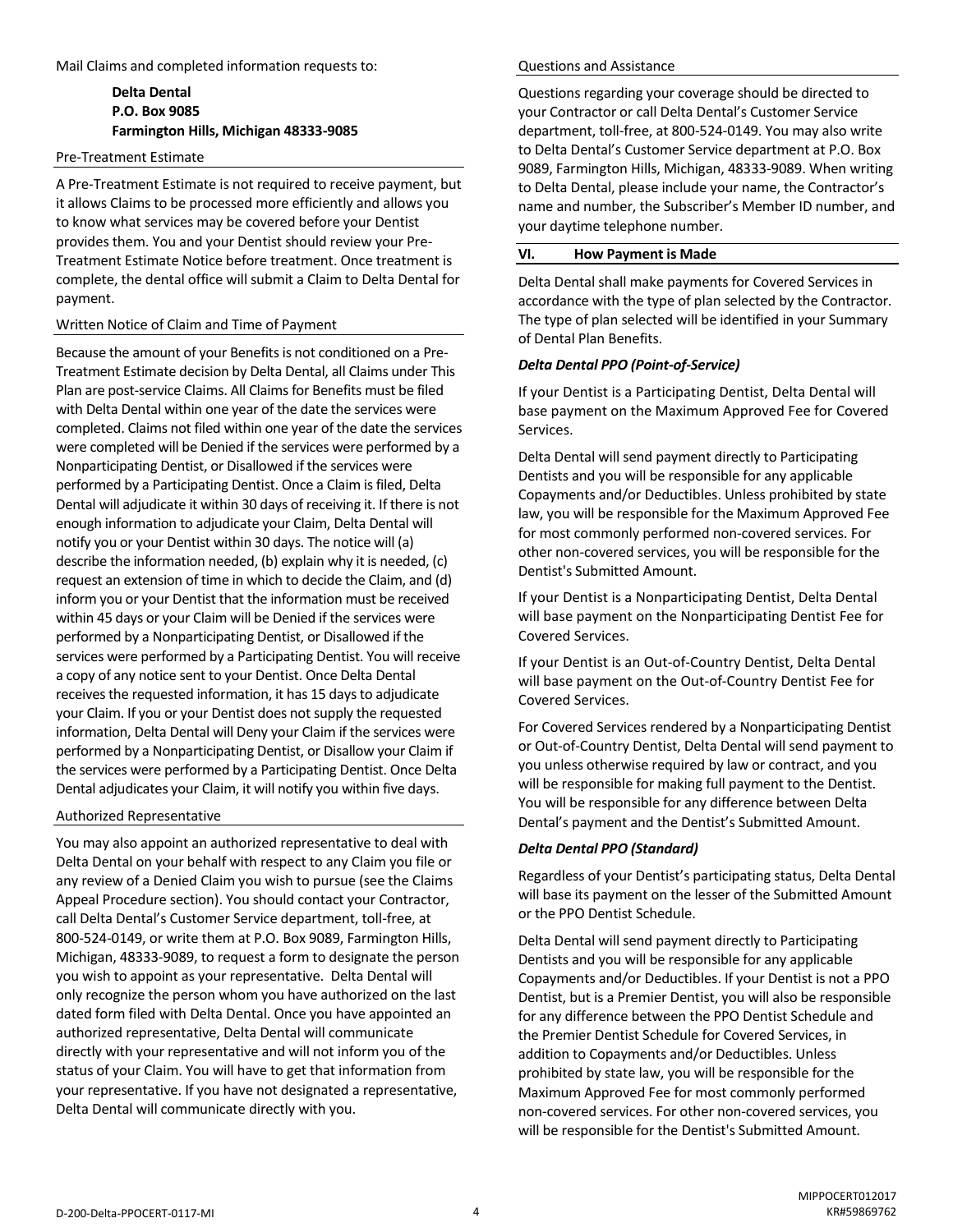For Covered Services rendered by a Nonparticipating Dentist or Out-of-Country Dentist, Delta Dental will send payment to you unless otherwise required by law or contract, and you will be responsible for making full payment to the Dentist. You will be responsible for any difference between Delta Dental's payment and the Dentist's Submitted Amount.

#### **Orthodontics**

If This Plan includes orthodontics it will be identified on and paid as reflected in your Summary of Dental Plan Benefits.

#### **Covered Services Requiring Multiple Visits**

In the event a Covered Service requires more than one (1) visit with your Dentist, payment for the Covered Service will be rendered upon Completion Date.

#### **VII. Benefit Categories**

The Benefits covered by This Plan are set forth in your Summary of Dental Plan Benefits.

#### **VIII. Exclusions and Limitations**

#### *Exclusions*

**Delta Dental will make no payment for the following services or supplies, unless otherwise specified in the Summary of Dental Plan Benefits. All charges for these services will be your responsibility:**

- 1. Services for injuries or conditions payable under Workers' Compensation or Employer's Liability laws. Services received from any government agency, political subdivision, community agency, foundation, or similar entity. NOTE: This provision does not apply to any programs provided under Medicaid or Medicare.
- 2. Services or supplies, as determined by Delta Dental, for correction of congenital or developmental malformations.
- 3. Cosmetic surgery or dentistry for aesthetic reasons, as determined by Delta Dental.
- 4. Services completed or appliances completed before a person became eligible under This Plan. This exclusion does not apply to orthodontic treatment in progress (if a Covered Service).
- 5. Prescription drugs (except intramuscular injectable antibiotics), premedication, medicaments/ solutions, and relative analgesia.
- 6. General anesthesia and intravenous sedation for (a) surgical procedures, unless medically necessary, or (b) restorative dentistry.
- 7. Charges for hospitalization, laboratory tests, and histopathological examinations.
- 8. Charges for failure to keep a scheduled visit with the Dentist.
- 9. Services or supplies, as determined by Delta Dental, for which no valid dental need can be demonstrated.
- 10. Services or supplies, as determined by Delta Dental that are investigational in nature, including services or supplies

required to treat complications from investigational procedures.

- 11. Services or supplies, as determined by Delta Dental, which are specialized techniques.
- 12. Treatment by other than a Dentist, except for services performed by a licensed dental hygienist under the supervision of a licensed dentist. Treatment rendered by any other licensed dental professional may be covered only as solely determined by the Contractor and/or Delta Dental.
- 13. Services or supplies for which the patient is not legally obligated to pay, or for which no charge would be made in the absence of Delta Dental coverage.
- 14. Services or supplies received due to an act of war, declared or undeclared, or terrorism.
- 15. Services or supplies covered under a hospital, surgical/medical, or prescription drug program.
- 16. Services or supplies that are not within the categories of Benefits selected by the Contractor and that are not covered under the terms of this Certificate.
- 17. Fluoride rinses, self-applied fluorides, or desensitizing medicaments.
- 18. Preventive control programs (including oral hygiene instruction, caries susceptibility tests, dietary control, tobacco counseling, home care medicaments, etc.).
- 19. Sealants.
- 20. Space maintainers for maintaining space due to premature loss of anterior primary teeth.
- 21. Lost, missing, or stolen appliances of any type and replacement or repair of orthodontic appliances or space maintainers.
- 22. Cosmetic dentistry, including repairs to facings posterior to the second bicuspid position.
- 23. Veneers.
- 24. Prefabricated crowns used as final restorations on permanent teeth.
- 25. Appliances, surgical procedures, and restorations for increasing vertical dimension; for altering, restoring, or maintaining occlusion; for replacing tooth structure loss resulting from attrition, abrasion, abfraction, or erosion; or for periodontal splinting. If Orthodontic Services are Covered Services, this exclusion will not apply to Orthodontic Services as limited by the terms and conditions of the contract between Delta Dental and the Contractor.
- 26. Paste-type root canal fillings on permanent teeth.
- 27. Replacement, repair, relines, or adjustments of occlusal guards.
- 28. Chemical curettage.
- 29. Services associated with overdentures.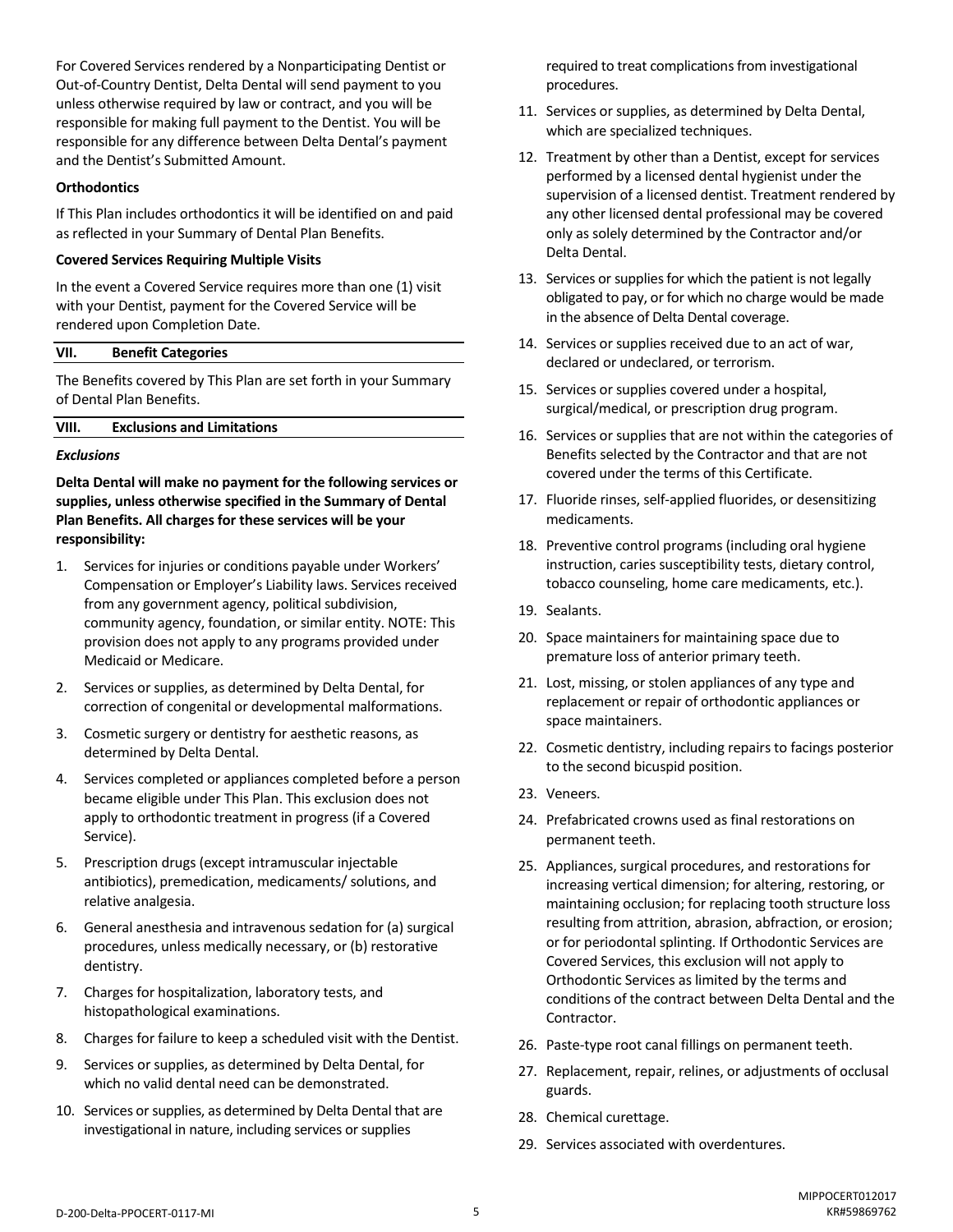- 30. Metal bases on removable prostheses.
- 31. The replacement of teeth beyond the normal complement of teeth.
- 32. Personalization or characterization of any service or appliance.
- 33. Temporary crowns used for temporization during crown or bridge fabrication.
- 34. Posterior bridges in conjunction with partial dentures in the same arch.
- 35. Precision attachments and stress breakers.
- 36. Bone replacement grafts and specialized implant surgical techniques, including radiographic/surgical implant index.
- 37. Appliances, restorations, or services for the diagnosis or treatment of disturbances of the temporomandibular joint.
- 38. Diagnostic photographs and cephalometric films, unless done for orthodontics and orthodontics are a Covered Service.
- 39. Myofunctional therapy.
- 40. Mounted case analyses.
- 41. Any and all taxes applicable to the services.
- 42. Processing policies may otherwise exclude payment by Delta Dental for services or supplies.

**Delta Dental will make no payment for the following services or supplies. Participating Dentists may not charge Members for these services or supplies. All charges from Nonparticipating Dentists for the following services or supplies are your responsibility:**

- 1. Services or supplies, as determined by Delta Dental, which are not provided in accordance with generally accepted standards of dental practice.
- 2. The completion of forms or submission of Claims.
- 3. Consultations, patient screening, or patient assessment when performed in conjunction with examinations or evaluations.
- 4. Local anesthesia.
- 5. Acid etching, cement bases, cavity liners, and bases or temporary fillings.
- 6. Infection control.
- 7. Temporary, interim, or provisional crowns.
- 8. Gingivectomy as an aid to the placement of a restoration.
- 9. The correction of occlusion, when performed with prosthetics and restorations involving occlusal surfaces.
- 10. Diagnostic casts, when performed in conjunction with restorative or prosthodontic procedures.
- 11. Palliative treatment, when any other service is provided on the same date except X-rays and tests necessary to diagnose the emergency condition.
- 12. Post-operative X-rays, when done following any completed service or procedure.
- 13. Periodontal charting.
- 14. Pins and preformed posts, when done with core buildups.
- 15. Any substructure when done for inlays, onlays, and veneers.
- 16. A pulp cap, when done with a sedative filling or any other restoration. A sedative or temporary filling, when done with pulpal debridement for the relief of acute pain prior to conventional root canal therapy or another endodontic procedure. The opening and drainage of a tooth or palliative treatment, when done by the same Dentist or dental office on the same day as completed root canal treatment.
- 17. A pulpotomy on a permanent tooth, except on a tooth with an open apex.
- 18. A therapeutic apical closure on a permanent tooth, except on a tooth where the root is not fully formed.
- 19. Retreatment of a root canal by the same Dentist or dental office within two years of the original root canal treatment.
- 20. A prophylaxis or full mouth debridement, when done on the same day as periodontal maintenance or scaling in the presence of gingival inflammation.
- 21. Scaling in the presence of gingival inflammation when done on the same day as periodontal maintenance.
- 22. Prophylaxis, scaling in the presence of gingival inflammation, or periodontal maintenance when done within 30 days of three or four quadrants of scaling and root planing or other periodontal treatment.
- 23. Full mouth debridement when done within 30 days of scaling and root planing.
- 24. An occlusal adjustment, when performed on the same day as the delivery of an occlusal guard.
- 25. Reline, rebase, or any adjustment or repair within six months of the delivery of a partial denture.
- 26. Tissue conditioning, when performed on the same day as the delivery of a denture or the reline or rebase of a denture.
- 27. Periapical and/or bitewing X-rays, when done within a clinically unreasonable period of time of performing panoramic and/or full mouth X-rays, as determined solely by Delta Dental.
- 28. Processing policies may otherwise exclude payment by Delta Dental for services or supplies.

#### *Limitations*

**The Benefits for the following services or supplies are limited as follows, unless otherwise specified in the Summary of Dental Plan Benefits. All charges for services or supplies that exceed these limitations will be your responsibility. All time limitations are measured from the applicable prior dates of services in our records with any**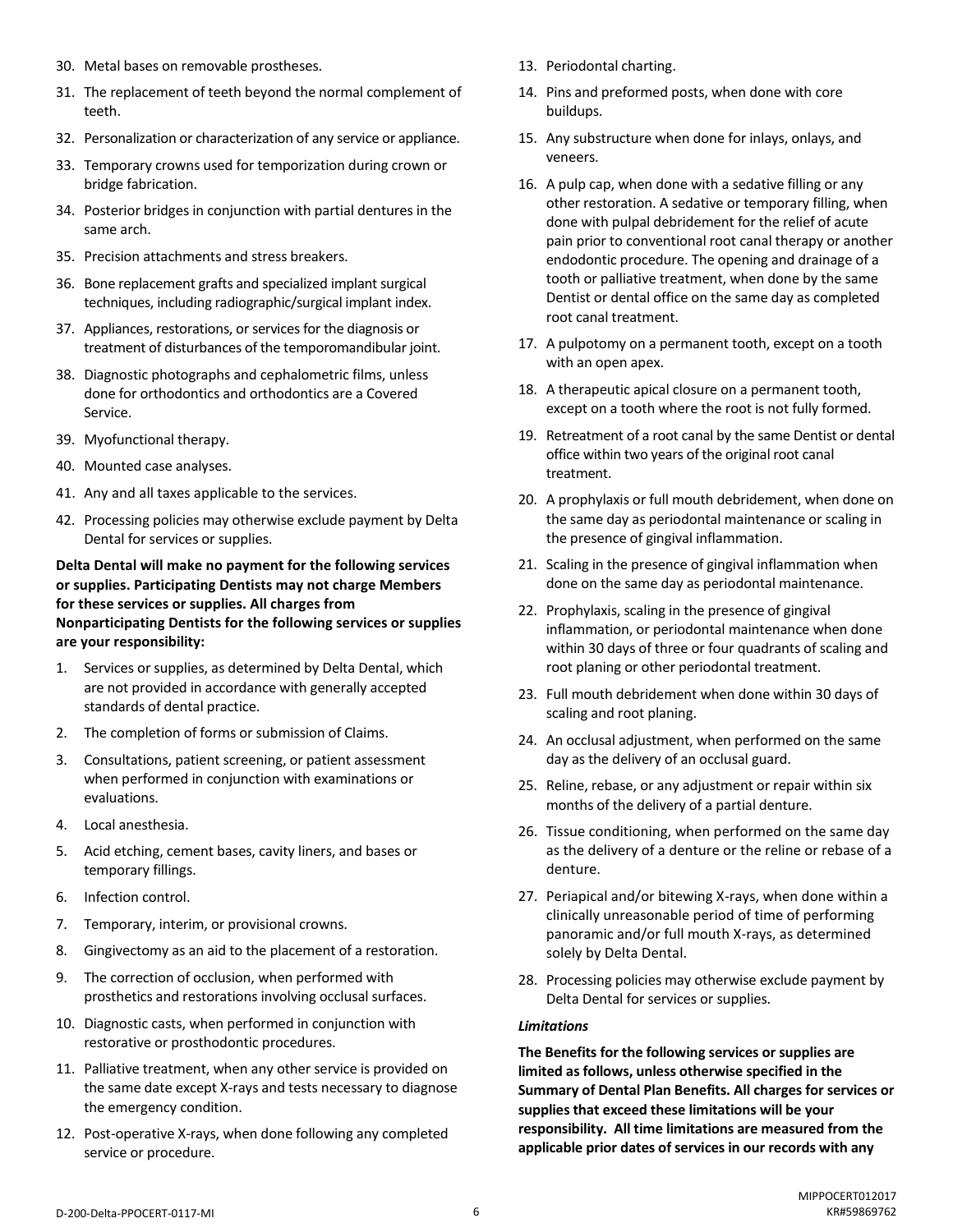# **Delta Dental Member Plan or, at the request of your Contractor, any dental plan:**

- 1. Bitewing X-rays are payable once per calendar year, unless a full mouth X-ray which include bitewings has been paid in that same year.
- 2. Panoramic or full mouth X-rays (which may include bitewing X-rays) are payable once in any five-year period.
- 3. Any combination of teeth cleanings (prophylaxes, full mouth debridement, scaling in the presence of inflammation, and periodontal maintenance procedures) are payable twice per calendar year. Full mouth debridement is payable once in a lifetime.
- 4. Oral examinations and evaluations are only payable twice per calendar year, regardless of the Dentist's specialty.
- 5. Patient screening is payable once per calendar year.
- 6. Preventive fluoride treatments are payable twice per calendar year for people under age 19.
- 7. Space maintainers for posterior teeth are payable for people under age 14. A distal shoe space maintainer is only payable for first permanent molars.
- 8. Cast restorations (including jackets, crowns and onlays) and associated procedures (such as core buildups and post substructures) are payable once in any five-year period per tooth.
- 9. Crowns or onlays are payable only for extensive loss of tooth structure due to caries (decay) or fracture (lost or mobile tooth structure).
- 10. Individual crowns over implants are payable at the prosthodontic benefit level.
- 11. Substructures, porcelain, porcelain substrate, and cast restorations are not payable for people under age 12.
- 12. An occlusal guard is payable once in a lifetime.
- 13. An interim partial denture is payable only for the replacement of permanent anterior teeth for people under age 17 or during the healing period for people age 17 and over.
- 14. Prosthodontic Services limitations:
	- a. One complete upper and one complete lower denture, and any implant used to support a denture, are payable once in any five-year period.
	- b. A removable partial denture, endosteal implant (other than to support a denture), or fixed bridge is payable once in any five-year period unless the loss of additional teeth requires the construction of a new appliance.
	- c. Fixed bridges and removable partial dentures are not payable for people under age 16.
	- d. A reline or the complete replacement of denture base material is payable once in any three-year period per appliance.
	- e. Implant removal is payable once per lifetime per tooth or area.
- f. Implant maintenance is payable once per any twelve (12) month period.
- 15. Orthodontic Services limitations, if covered under your Plan pursuant to your Summary of Dental Plan Benefits:
	- a. Orthodontic Services are payable for Members pursuant to the age limits specified in your Summary of Dental Plan Benefits.
	- b. If the treatment plan terminates before completion for any reason, Delta Dental's obligation for payment ends on the last day of the month in which the patient was last treated.
	- c. Upon written notification to Delta Dental and to the patient, a Dentist may terminate treatment for lack of patient interest and cooperation. In those cases, Delta Dental's obligation for payment ends on the last day of the month in which the patient was last treated.
- 16. Delta Dental's obligation for payment of Benefits ends on the last day of coverage. However, Delta Dental will make payment for Covered Services provided on or before the last day of coverage, as long as Delta Dental receives a Claim for those services within one year of the date of service.
- 17. When services in progress are interrupted and completed later by another Dentist, Delta Dental will review the Claim to determine the amount of payment, if any, to each Dentist.
- 18. Care terminated due to the death of a Member will be paid to the limit of Delta Dental's liability for the services completed or in progress.
- 19. Optional treatment: If you select a more expensive service than is customarily provided, Delta Dental may make an allowance for certain services based on the fee for the customarily provided service. You are responsible for the difference in cost. In all cases, Delta Dental will make the final determination regarding optional treatment and any available allowance.

Listed below are services for which Delta Dental will provide an allowance for optional treatment. Remember, you are responsible for the difference in cost for any optional treatment.

- a. Resin, porcelain fused to metal, and porcelain crowns, bridge retainers, or pontics on posterior teeth – Delta Dental will pay only the amount that it would pay for a full metal crown.
- b. Overdentures Delta Dental will pay only the amount that it would pay for a conventional denture.
- c. Resin, or porcelain/ceramic onlays on posterior teeth – Delta Dental will pay only the amount that it would pay for a metallic onlay.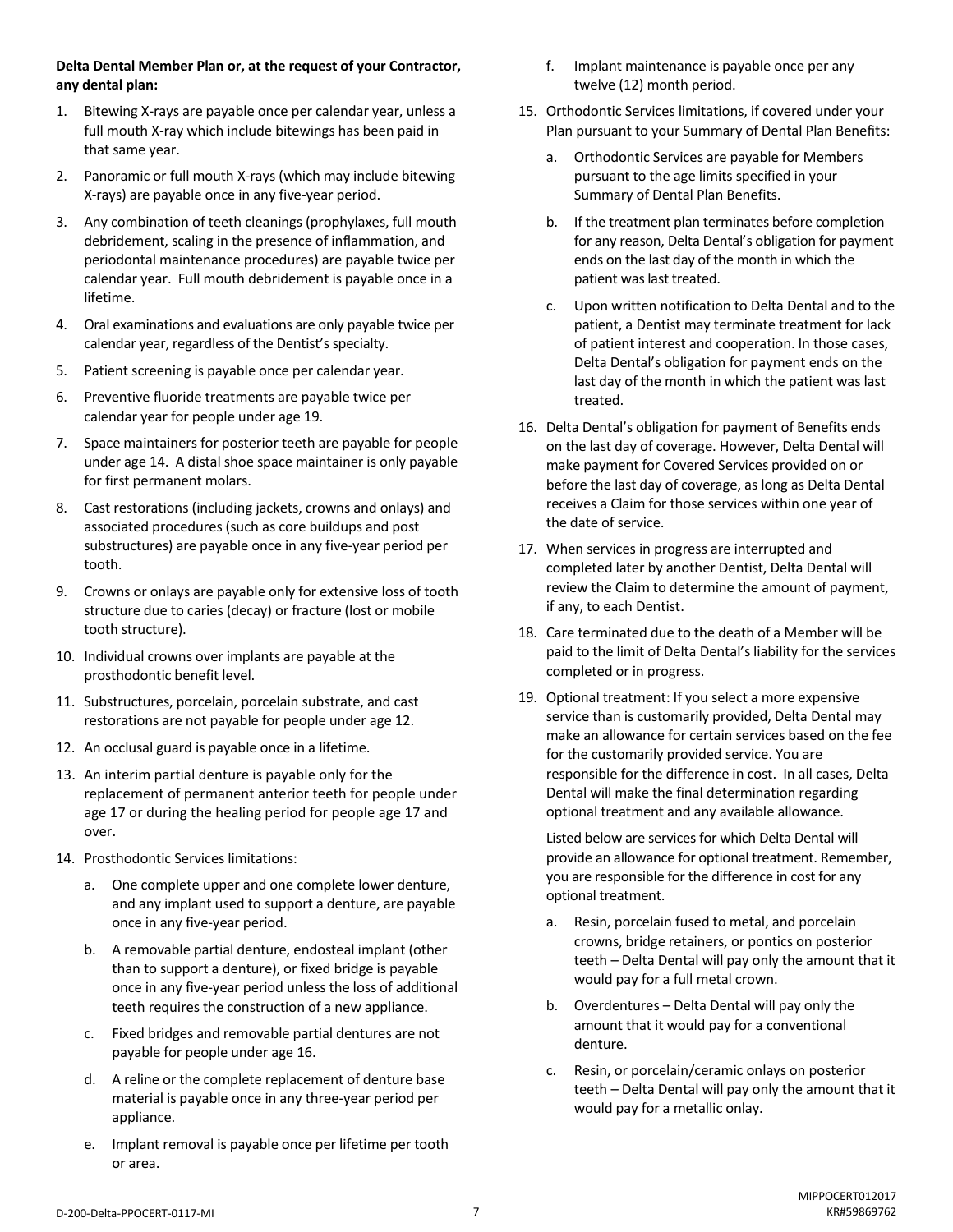- d. Inlays, regardless of the material used Delta Dental will pay only the amount that it would pay for an amalgam or composite resin restoration.
- e. All-porcelain/ceramic bridges Delta Dental will pay only the amount that it would pay for a conventional fixed bridge.
- f. Implant/abutment supported complete or partial dentures – Delta Dental will pay only the amount that it would pay for a conventional denture.
- g. Gold foil restorations Delta Dental will pay only the amount that it would pay for an amalgam or composite restoration.
- h. Posterior stainless steel crowns with esthetic facings, veneers or coatings – Delta Dental will pay only the amount that it would pay for a conventional stainless steel crown.
- 20. Maximum Payment:
	- a. All Benefits available under This Plan are subject to the Maximum Payment limitations set forth in your Summary of Dental Plan Benefits.
- 21. If a Deductible amount is stated in the Summary of Dental Plan Benefits, Delta Dental will not pay for any services or supplies, in whole or in part, to which the Deductible applies until the Deductible amount is met.
- 22. Caries risk assessments are payable once in any 36-month period for Members age 3-18. In the event a caries risk assessment is performed on a Member age 2 or under, such risk assessment will be treated as a Disallow.
- 23. Processing policies may otherwise limit payment by Delta Dental for services or supplies.

**Delta Dental will make no payment forservices or supplies that exceed the following limitations. All charges are your responsibility. However, Participating Dentists may not charge Members for these services or supplies when performed by the same Dentist or dental office. All time limitations are measured from the applicable prior dates of servicesin our records with any Delta Dental Member Plan or, at the request of your Contractor, any dental plan:**

- 1. Amalgam and composite resin restorations are payable once in any two-year period, regardless of the number or combination of restorations placed on a surface.
- 2. Core buildups and other substructures are payable only when needed to retain a crown on a tooth with excessive breakdown due to caries (decay) and/or fractures.
- 3. Recementation of a crown, onlay, inlay, space maintainer, or bridge within six months of the seating date.
- 4. Retention pins are payable once in any two-year period. Only one substructure per tooth is a Covered Service.
- 5. Root planing is payable once in any two-year period.
- 6. Periodontal surgery is payable once in any three-year period.
- 7. A complete occlusal adjustment is payable once in any fiveyear period. The fee for a complete occlusal adjustment

includes all adjustments that are necessary for a fiveyear period. A limited occlusal adjustment is not payable more than three times in any five-year period. The fee for a limited occlusal adjustment includes all adjustments that are necessary for a six-month period.

- 8. Tissue conditioning is payable twice per arch in any three-year period.
- 9. The allowance for a denture repair (including reline or rebase) will not exceed half the fee for a new denture.
- 10. Services or supplies, as determined by Delta Dental, which are not provided in accordance with generally accepted standards of dental practice.
- 11. Distal shoe space maintainers are only payable for Members age 8 and under.
- 12. One caries risk assessment is allowed on the same date of service.
- 13. One caries risk assessment is allowed within a twelve (12) month period when done by the same dentist/dental office.
- 14. Processing policies may otherwise limit payment by Delta Dental for services or supplies.

# **IX. Coordination of Benefits**

Coordination of Benefits ("COB") applies to This Plan when a Member has dental benefits under more than one plan. The objective of COB is to make sure the combined payments of the plans are no more than your actual dental bills. COB rules establish whether This Plan's Benefits are determined before or after another plan's benefits.

You must submit your bills to the primary plan first. The primary plan must pay its full benefits as if you had no other coverage. If the primary plan denies your Claim or does not pay the full bill, you may then submit the remainder of the bill to the secondary plan.

# **Which Plan is Primary?**

To decide which plan is primary, Delta Dental will consider both the COB provisions of the other plan and the relationship of the Member to This Plan's Subscriber, as well as other factors. The primary plan is determined by the first of the following rules that applies:

# **1. Non-coordinating Plan**

If you have another plan that does not coordinate benefits, it will always be primary.

# **2. Subscriber v. Dependent Coverage**

The plan that covers the Member as a Subscriber will be primary over a plan that covers the Member as a dependent. However, please note that if the Member is a Medicare beneficiary, federal law may reverse this order.

# **3. Children (Parents Divorced or Separated)**

If a court decree makes one parent responsible for health care expenses, that parent's plan is primary.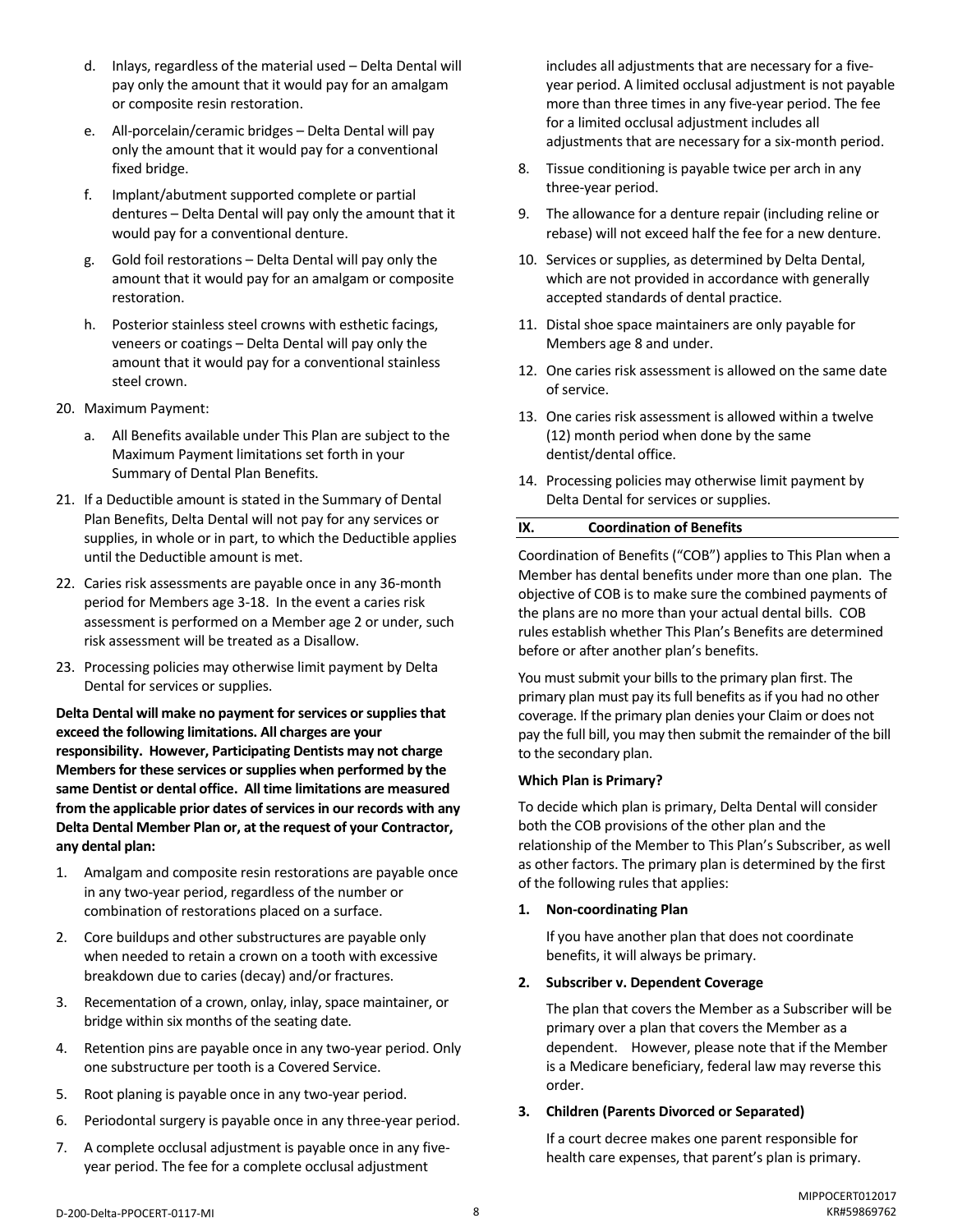If a court decree states that the parents have joint custody without stating that one of the parents is responsible for the Child's health care expenses, Delta Dental follows the birthday rule (see rule 4 below).

If neither of these rules applies, the order will be determined as follows:

- a. First, the plan of the parent with custody of the Child will be primary;
- b. Then, the plan of the spouse of the parent with custody of the Child will be primary;
- c. Next, the plan of the parent without custody of the Child will be primary; and
- d. Last, the plan of the spouse of the parent without custody of the Child will be primary.

# **4. Children and the Birthday Rule**

The plan of the parent whose birthday is earliest in the calendar year is always primary for Children. For example, if your birthday is in January and your spouse's birthday is in March, your plan will be primary for all of your Children. If both parents have the same birthday, the plan that has covered the parent for the longer period will be primary.

#### **5. Laid Off or Retired Employees**

The plan that covers the Member as a laid off or retired employee or as a dependent of a laid off or retired employee will be primary.

#### **6. COBRA Coverage**

The plan that is provided under a right of continuation pursuant to federal law or a similar state law (that is, COBRA) will be primary.

# **7. Other Plans**

If none of the rules above determines the order of benefits, the plan that has covered the Member for the longer period will be primary.

If the other plan does not have rule 5 and/or rule 6 (above) and decides the order of benefits differently from This Plan, This Plan may ignore either of those rules.

In the event that these rules do not determine how Delta Dental should coordinate benefits with another plan, Delta Dental will follow its internal policies and procedures for determining which plan is primary, unless prohibited by applicable law.

# **How Delta Dental Pays as Primary Plan**

When Delta Dental is the primary plan, it will pay for Covered Services as if you had no other coverage.

# **How Delta Dental Pays as Secondary Plan**

Unless your Contractor has selected carve out coordination of benefits or non-duplication of benefits as stated in your Summary of Dental Plan Benefits, when Delta Dental is the secondary plan, it will pay for Covered Services based on the amount left after the primary plan has paid. It will not pay more than that amount, and it will not pay more than it would have paid as the primary plan.

When Benefits are reduced as described above, each Benefit is reduced in proportion. Benefits are then charged against any applicable benefit limit of This Plan.

#### **Right to Receive and Release Needed Information**

Delta Dental needs certain facts to apply these COB rules, and it has the right to decide which facts it needs. It may get needed facts from or give them to any other organization or person regarding the Claim being coordinated. Delta Dental need not tell or get the consent of any person to do this. Each person claiming Benefits under This Plan must give Delta Dental any facts it needs to pay the Claim.

#### **Facility of Payment**

A payment made under another plan may include an amount that should have been paid under This Plan. If it does, Delta Dental may pay that amount to the organization that made the payment.

That amount will then be treated as though it were a Benefit paid under This Plan, and Delta Dental will not have to pay that amount again. The term "payment made" includes providing benefits in the form of services, in which case "payment made" means reasonable cash value of the benefits provided in the form of services.

#### **Right of Recovery**

If the amount of the payments made by Delta Dental is more than it should have paid under this COB provision, Delta Dental may recover the excess from one or more of the persons it has paid or for whom it has paid, or any other person or organization that may be responsible for the benefits or services provided for the Member.

Payment includes the reasonable cash value of any benefits provided in the form of services.

# **X. Reconsideration and Claims Appeal Procedure**

#### **Reconsideration**

If you receive notice of an Adverse Benefit Determination and you think that Delta Dental incorrectly denied all or part of your Claim, you or your Dentist may contact Delta Dental's Customer Service department and ask them to reconsider the Claim to make sure it was processed correctly. You may do this by calling the toll-free number, 800-524-0149, and speaking to a telephone advisor. You may also mail your inquiry to the Customer Service Department at P.O. Box 9089, Farmington Hills, Michigan, 48333-9089.

When writing, please enclose a copy of your explanation of benefits and describe the problem. Be sure to include your name, telephone number, the date, and any information you would like considered about your Claim.

A request for reconsideration is not required and should not be considered a formal request for review of a denied Claim. Delta Dental provides this opportunity for you to describe problems, or submit an explanation or additional information that might indicate your Claim was improperly denied, and allow Delta Dental to correct any errors quickly and immediately.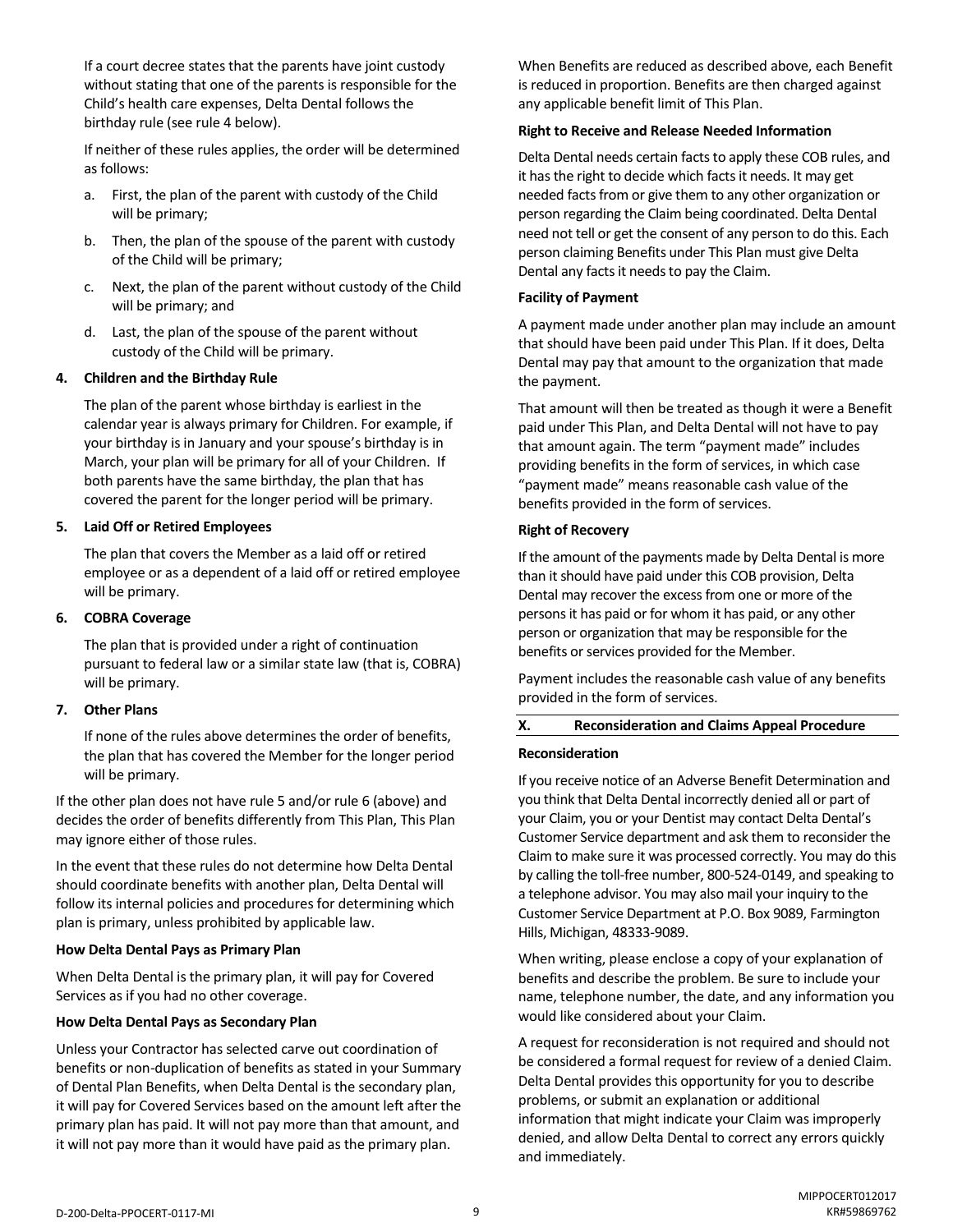Whether or not you have asked Delta Dental informally to reconsider its initial determination, you can request a formal review using the Formal Claims Appeal Procedure described below.

# **Formal Claims Appeal Procedure**

If you receive notice of an Adverse Benefit Determination, you, or your Authorized Representative, should seek a review as soon as possible, but you must file your request for review within 180 days of the date that you received that Adverse Benefit Determination.

To request a formal review of your Claim, send your request in writing to:

> **Dental Director Delta Dental P.O. Box 30416 Lansing, Michigan 48909-7916**

Please include your name and address, the Subscriber's Member ID, the reason why you believe your Claim was wrongly denied, and any other information you believe supports your Claim. You also have the right to review the contract between Delta Dental and the Contractor and any documents related to it. If you would like a record of your request and proof that Delta Dental received it, mail your request certified mail, return receipt requested.

The Dental Director or any person reviewing your Claim will not be the same as, nor subordinate to, the person(s) who initially decided your Claim. The reviewer will grant no deference to the prior decision about your Claim. The reviewer will assess the information, including any additional information that you have provided, as if he or she were deciding the Claim for the first time. The reviewer's decision will take into account all comments, documents, records and other information relating to your Claim even if the information was not available when your Claim was initially decided.

If the decision is based, in whole or in part, on a dental or medical judgment (including determinations with respect to whether a particular treatment, drug, or other item is experimental, investigational, or not medically necessary or appropriate), the reviewer will consult a dental health care professional with appropriate training and experience, if necessary. The dental health care professional will not be the same individual or that person's subordinate consulted during the initial determination.

The reviewer will make a determination within 60 days of receipt of your request. If your Claim is denied on review (in whole or in part), you will be notified in writing. The notice of an Adverse Benefit Determination during the Formal Claims Appeal Procedure will meet the requirements described below.

#### **Manner and Content of Notice**

Your notice of an Adverse Benefit Determination will inform you of the specific reasons(s) for the denial, the pertinent plan provisions(s) on which the denial is based, the applicable review procedures for dental Claims, including time limits and that, upon request, you are entitled to access all documents, records and other information relevant to your Claim free of charge. This notice will also contain a description of any additional materials necessary to complete your Claim, an explanation of why such materials are necessary, and a statement that you have a right to

bring a civil action in court if you receive an Adverse Benefit Determination after your Claim has been completely reviewed according to this Formal Claims Appeal Procedure. The notice will also reference any internal rule, guideline, protocol, or similar document or criteria relied on in making the Adverse Benefit Determination, and will include a statement that a copy of such rule, guideline or protocol may be obtained upon request at no charge. If the Adverse Benefit Determination is based on a matter of medical judgment or medical necessity, the notice will also contain an explanation of the scientific or clinical judgment on which the determination was based, or a statement that a copy of the basis for the scientific or clinical judgment can be obtained upon request at no charge.

The Adverse Benefit Determination notice will inform you of your right to a managerial-level conference to complete the formal grievance procedure. This notice will also advise you of your right to an external review with the Department of Insurance and Financial Services ("DIFS") under the Patient's Right to Independent Review Act ("PRIRA").

Pursuant to PRIRA, you or your authorized representative have the right to request an external review of an Adverse Benefit Determination. You are only eligible for the external review process if you have completed the internal formal claims appeal procedure, or if Delta Dental fails to complete the internal process within the allowable timeframe. The request for external review under PRIRA must be submitted within 120 days of your receipt of the final Adverse Benefit Determination.

To request external review of an Adverse Benefit Determination pursuant to your rights under PRIRA, the Health Care Request For External Review Form must be completed and filed with the Department of Insurance and Financial Services, 530 W. Allegan St.,  $7<sup>th</sup>$  Floor, Lansing, MI 48933-1521. The Health Care Request For External Review Form is available on the DIFS website:

[http://www.michigan.gov/documents/cis\\_ofis\\_fis\\_0018\\_250](http://www.michigan.gov/documents/cis_ofis_fis_0018_25078_7.pdf) 78 7.pdf. The request should include a copy of the final Adverse Benefit Determination, along with information and documentation to support your position.

#### **XI. Termination of Coverage**

Your Delta Dental coverage may automatically terminate:

- When the Contractor advises Delta Dental to terminate your coverage.
- On the first day of the month for which the Contractor has failed to pay Delta Dental.
- **For fraud or misrepresentation in the submission of any** Claim.
- For your Dependent, when they no longer qualify as a Dependent.
- For any other reason stated in the contract between Delta Dental and the Contractor.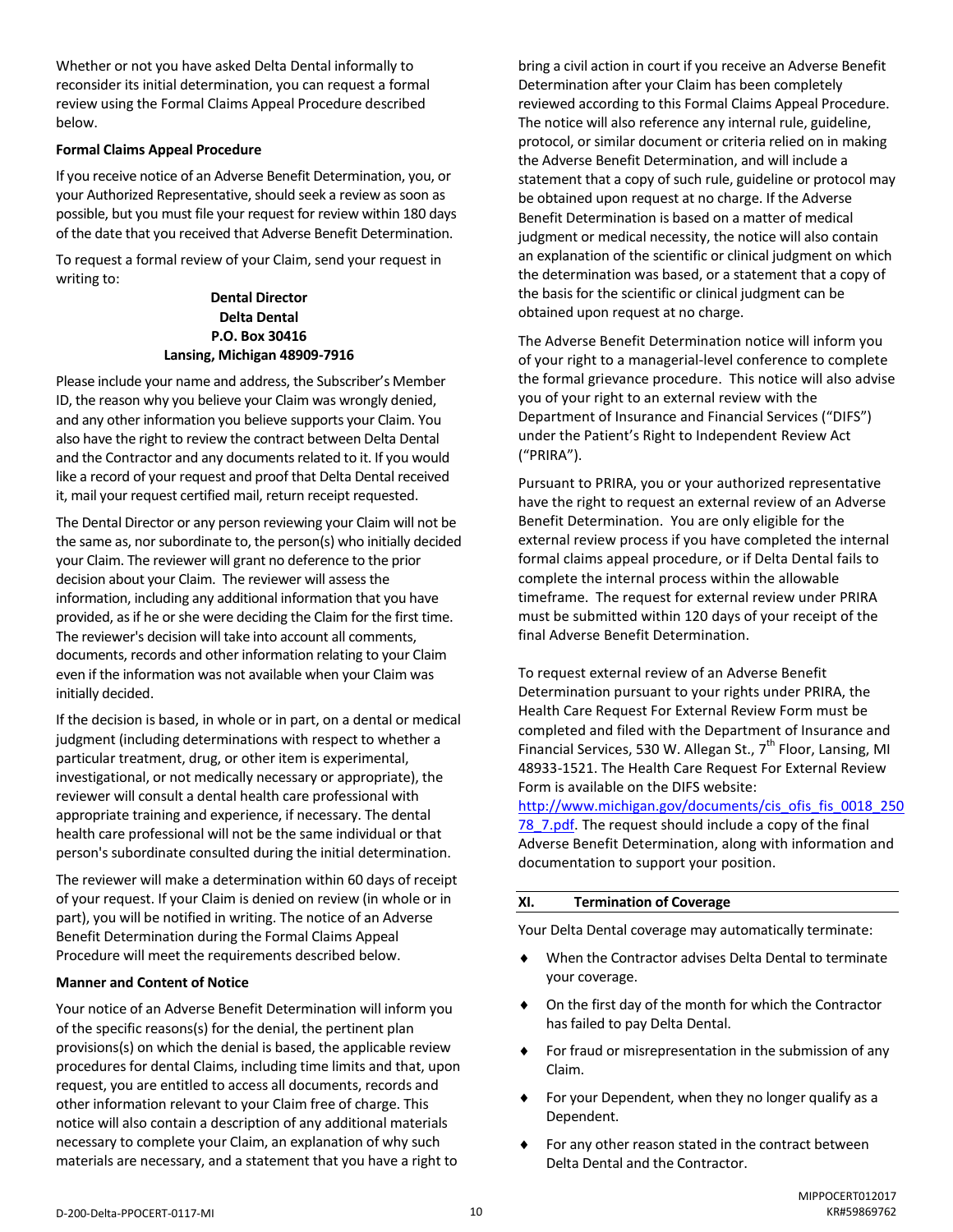Delta Dental will not continue eligibility for any person covered under This Plan beyond the termination date requested by the Contractor. A person whose eligibility is terminated may not continue group coverage under this Certificate, except as required by the continuation coverage provisions of the Consolidated Omnibus Budget Reconciliation Act of 1985 or comparable, non-preempted state law ("COBRA").

# **XII. Continuation of Coverage**

If the Contractor is required to comply with COBRA and the Health Insurance Portability and Accountability Act of 1996 ("HIPAA") and your dental coverage would otherwise end, you and your Dependents may have the right to continue that coverage at your expense.

# **When is Plan Continuation Coverage Available?**

Continuation coverage is available if your coverage or a covered Dependent's coverage would end because:

- 1. Your employment, if applicable, ends for any reason other than your gross misconduct.
- 2. You do not qualify as a Subscriber as set forth in your Summary of Dental Plan Benefits.
- 3. You are divorced or legally separated.
- 4. You die.
- 5. Your Dependent is no longer a Dependent.
- 6. You become enrolled in Medicare (if applicable).
- 7. You are called to active duty in the armed forces of the United States.

If you believe you are entitled to continuation coverage, you should contact the Contractor to receive the appropriate documentation required under the Employee Retirement Income Security Act of 1974 ("ERISA").

| XIII.      | <b>General Conditions</b> |  |  |
|------------|---------------------------|--|--|
| Assignment |                           |  |  |
|            |                           |  |  |

Services and Benefits are for the personal benefit of Members and cannot be transferred or assigned, other than to pay Participating Dentists directly.

#### Subrogation and Right of Reimbursement

To the extent that This Plan provides or pays Benefits for Covered Services, Delta Dental is subrogated to any right you and/or your Dependent has to recover from another party or entity, including but not limited to, that party's insurer, or any other insurer that you or your Dependent may have, which would have been the primary payer if not for the payments made by Delta Dental. This includes but is not limited to, automobile, home, and other liability insurers, as well as any other group health plans.

To the extent that Delta Dental has a subrogation right, you and/or your Dependent must:

1. Provide Delta Dental with any information necessary to identify any other person, entity or plan that may be obligated to provide payments or benefits for the Covered Services that were paid for by Delta Dental,

- 2. Cooperate fully in Delta Dental's exercise of its right to subrogation and reimbursement,
- 3. Not do anything to prejudice those rights (such as settling a claim against another party without notifying Delta Dental, or not including Delta Dental as a co-payee of any settlement amount),
- 4. Sign any document that Delta Dental determines is relevant to protect Delta Dental's subrogation and reimbursement rights, and
- 5. Provide relevant information when requested.

The term "information" includes any documents, insurance policies, and police or other investigative reports, as well as any other facts that may reasonably be requested to help Delta Dental enforce its rights. Failure by you or your Dependent to cooperate with Delta Dental may result, at the discretion of Delta Dental, in a reduction of future benefit payments available to you or your Dependent under This Plan of an amount up to the aggregate amount paid by Delta Dental that was subject to Delta Dental's equitable lien, but for which Delta Dental was not reimbursed.

#### Obtaining and Releasing Information

While you and/or your Dependent(s) are enrolled in This Plan, you and/or your Dependent(s) agree to provide Delta Dental with any information it needs to process Claims and administer Benefits for you and/or your Dependent(s). This includes allowing Delta Dental access to your dental records.

#### Dentist-Patient Relationship

Members are free to choose any Dentist. Each Dentist is solely responsible for the treatment and/or dental advice provided to the Member, and Delta Dental does not have any liability resulting therefrom.

#### Loss of Eligibility During Treatment

If a Member loses eligibility while receiving dental treatment, only Covered Services received while that person was covered under This Plan will be payable.

Certain services begun before the loss of eligibility may be covered if they are completed within 60 days from the date of termination. In those cases, Delta Dental evaluates those services in progress to determine what portion may be paid by Delta Dental. The difference between Delta Dental's payment and the total fee for those services is your responsibility. This provision does not apply to orthodontics if covered under This Plan.

#### Late Claims Submission

Delta Dental will make no payment for services or supplies if a Claim for such has not been received by Delta Dental within one year following the date the services or supplies were completed. In the event that a Participating Provider submits a Claim more than one year from the date of service, Delta Dental will Disallow the Claim. However, in the event that a Nonparticipating Provider submits a Claim more than one year from the date of service, Delta Dental will Deny the Claim and you may be responsible for the full amount.